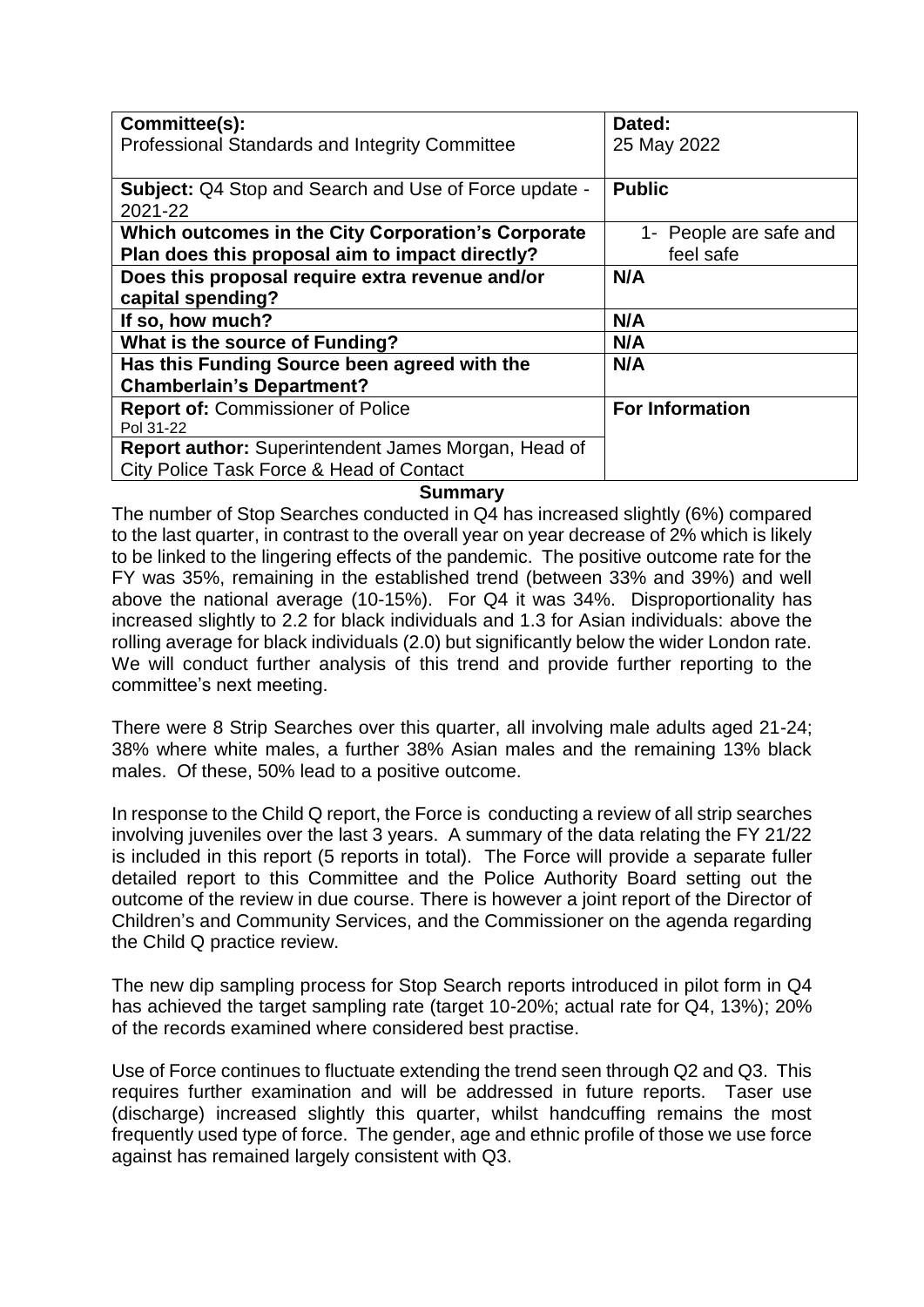## **Recommendation**

Members are asked to note the report

# **Main Report**

# **Background**

1. Members will recall that due to the timing of the quarterly submission for the Home Office annual data return clashing with the committee cycle there is insufficient analytical capacity to produce the full Stop Search and Use of Force reports in time for this Committee. These will be available to Members once published on the Force website, and summary reports are attached to this paper. If the full reports identify any significant variations from established trends, these will be addressed in our subsequent reports to this Committee.

## **Current Position – Stop Search**

- 2. Over the last quarter the total number of stop/searches has increased by 6% compared to the previous quarter: this most probably reflects the increased footfall in the City in general. However, a year-on-year comparison shows a slight overall decrease of 2%, reflecting the ongoing impact of the pandemic during the start of the year. The positive outcome rate has decreased slightly to 34% compared to Q3: over the financial year as a whole the rate was 35%, also a slight decrease on FY 20/21 (37%). Both the quarterly and annual variations are in line with the established trend, the rate normally fluctuating between 32% and 39%, compared to a national average of between 10 and 15%.
- 3. Over this quarter there has been a drift in the peak time for stop/searches from Wednesday afternoon (which was the historic, established trend) to the early hours of Saturday mornings. There has been a corresponding increase on Fridays and Saturdays as well. This reflects the growth of the leisure and night-time economies, and the corresponding policing focus to counter associated crime types.
- 4. Disproportionality increased slightly this quarter, after having reduced in Q3 following the spike reported in Q2. For black individuals it increased from 2.1 to 2.2, and for Asian individuals from 1.1 to 1.3. This is above the rolling average for black individuals for the last year (2.0) but below the average for Asian individuals (1.5). More work is required to understand this trend, which has emerged since the end of the pandemic. We will conduct a detailed review and report the findings in our next quarterly report.
- 5. Stop/searches involved 37 under 18s this quarter (6% of the total), the majority of these searches relating to going equipped or offensive weapons. None of these searches resulted in a strip search. This is in line with the trend for juveniles subject to stop/search in the City and is in contrast to the overall trend which sees the majority of persons stopped for drug-related matters.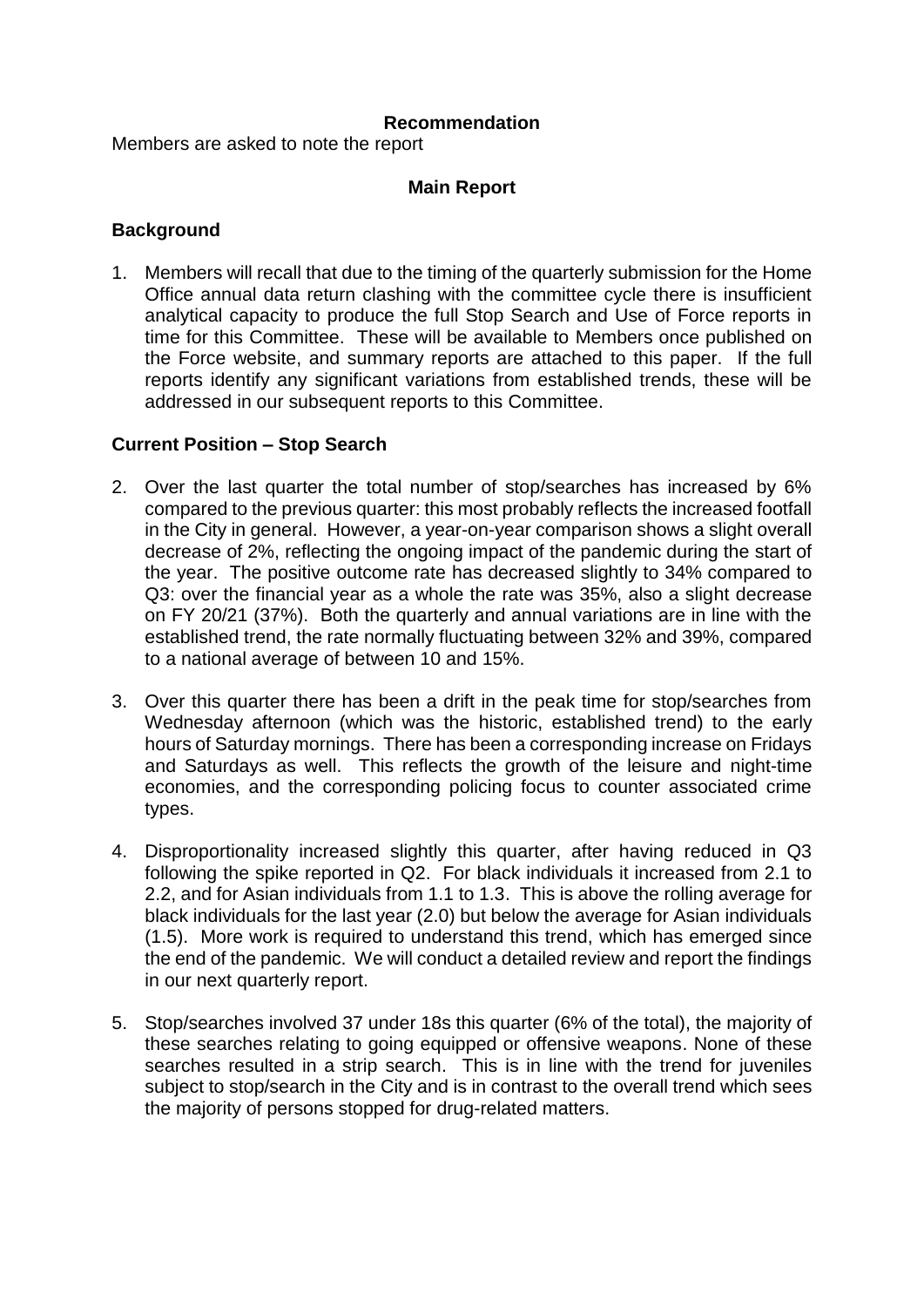## **Strip Searches**

- 6. At your last meeting members asked for more information regarding Strip Searches conducted under Stop/Search powers. Strip Searches conducted under Stop/Search powers fall into two categories. A 'More Thorough Search' in which intimate parts are not exposed; and an 'Intimate Parts Exposed' search. A More Thorough Search maybe conducted away from the Police station but must be conducted out of public view and involves the removal of anything other than 'JOG' items of clothing (jacket, outer-garment, gloves). An Intimate Parts Exposed search involves the exposure of the subject's intimate body parts. An Intimate Parts Exposed search must be conducted in a police station, and for juveniles an Appropriate Adult must be present, and a supervising officer must be consulted prior to the search. The conduct of strip searches under these powers is directed by the statutory guidance given in Code of Practise 'A' issued under the Police and Criminal Evidence Act 1984 ('PACE Code A'). These powers are different from those which govern the conduct of strip searches of detainees in custody: those are governed by Code C of PACE and not covered in this report
- 7. In future, we will provide specific reporting each quarter on Strip Searches.
- 8. In Q4, 8 or 9 individuals were subject to strip search under 'Code A' powers: At the time this report was required to be submitted, the data was being verified by the Performance Information Unit and the *exact* number will be confirmed at the meeting.
- 9. The following data relates to the 8 records which have been reviewed in detail by the Force Stop/Search lead. 7 consisted for a full (intimate parts exposed) search and 1 a 'more thorough search' (in which intimate parts where not exposed). All were male, aged 21-24. Of this group, 38% were from a white background, a further 38% from an Asian background and 13% from a black background. The sample size is too small to base a disproportionality index calculation on. However, for white and black subjects these percentages approximately mirror the breakdown of the Force's custody population, but not for Asian subjects (FY20/21, 43% white; 14% black; 12% Asian). All of these searches were conducted under the powers from s.23 Misuse of Drugs Act 1971. In 50% of the cases there was a positive outcome (3 arrests, 1 drugs warning).
- 10. In all bar one record the grounds for the stop/search are clearly and comprehensively set out in the written record. Where smell of cannabis has been a factor it has not been the sole factor which led to the stop, and the other information and intelligence available to the officers is clearly set out. The record for the final instance of stop/search is less clear, with a lack of clarity leading to ambiguity. The officer's accompanying arrest statement sets out the grounds more clearly, but this learning will be fed back to the officer.

# **Quarterly Thematic Review – Juvenile Strip Search**

10. Following the release of the report into the incident involving Child Q, the quarterly thematic review for this quarter has focused on juvenile strip searches. This has been conducted as part of a wider programme of work the Force has initiated to implement the recommendations of that report and a more detailed report on that review will follow. In the last FY there were 5 records relating to *juvenile* stop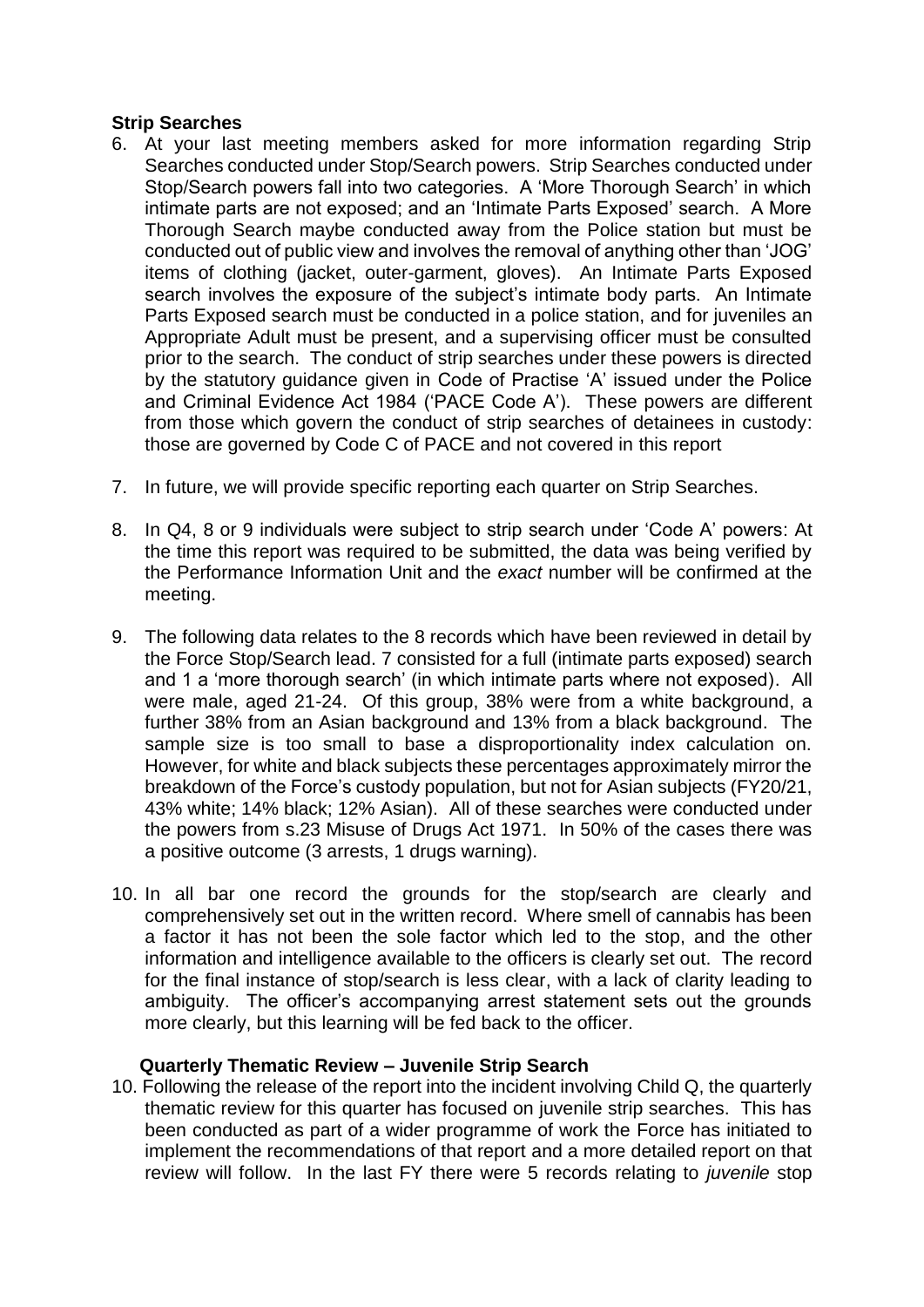searches. Learning has been identified and action has already been taken to implement this. There is a joint report by the Director of Children and Community Services and the City of London Police regarding Child Q on this agenda.

# **Dip Sampling**

-

- 11.As previously reported to the Committee, the Force introduced a new process for dip sampling Stop/Search records during Q4 on a pilot basis. The aim of this process is to achieve a 10-20% dip sampling rate of written records and Body Worn Video recordings by supervisors (Sergeant to Chief Superintendent) across Local Policing (with wider role out to the whole Force to follow). Initial role out was confined to Local Policing to test and validate the process as Local Policing accounts for c92% of all stop search activity in Force.
- 12. Over Q4 a dip sampling rate of 13% was achieved. Body Worn Video was available for review in 68% of the records examined. Body Worn Video may not be available if the officer forgets to turn it on, or after the incident fails to save it and the dip sampling takes place more than 30 days after the incident (to comply with data protection legislation unless there is a policing purpose for longer retention BWV recordings are automatically deleted after 30 days).
- 13. Learning was identified in 17% of the BWV recordings reviewed. This falls into two broad categories: officer safety considerations (position of the officer in relation to the subject of the search) and the need to give 'GOWISELY'<sup>1</sup> both clearly and comprehensively before the search begins.
- 14. In all bar 4 instances the written record was also reviewed as part of the dip sampling process. Learning was only identified in relation to 3 of the records examined, all relating to how comprehensive the officer's written record of their grounds was.
- 15. Of the records reviews, 17 (20%) were considered to be best practise, with feedback being provided to officers with identified learning or whose work has been identified as best practise. In two cases this was done in writing, with the remainder consisting of a face to face debrief/feedback session.
- 16. The key lessons identified during this quarter relate (in order) to the need for officers to activate Body Worn Video (BWV) as early as possible during encounters; to categorise BWV recordings appropriately to ensure their retention when officers have indicated that the recording has been retained; officer safety considerations when conducting searches; and the need for 'GOWISELY' to be clearly and comprehensively explained, backed by equally comprehensive notes.
- 17. Following the pilot, from Q2 FY 22/23 onwards we will be extending the dip sampling process force wide and including Use of Force. Changes will be made to the forms used to collate supervisor feedback to allow key themes/trends to be more easily quantified to enable easier reporting and feedback to the Force as a whole.

<sup>1</sup> GOWISELY is an acronym used by officers as an **'aide memoire'** for the information they are supposed to give to a stop/search subject, prior to commencing the search, to ensure compliance with Code A of PACE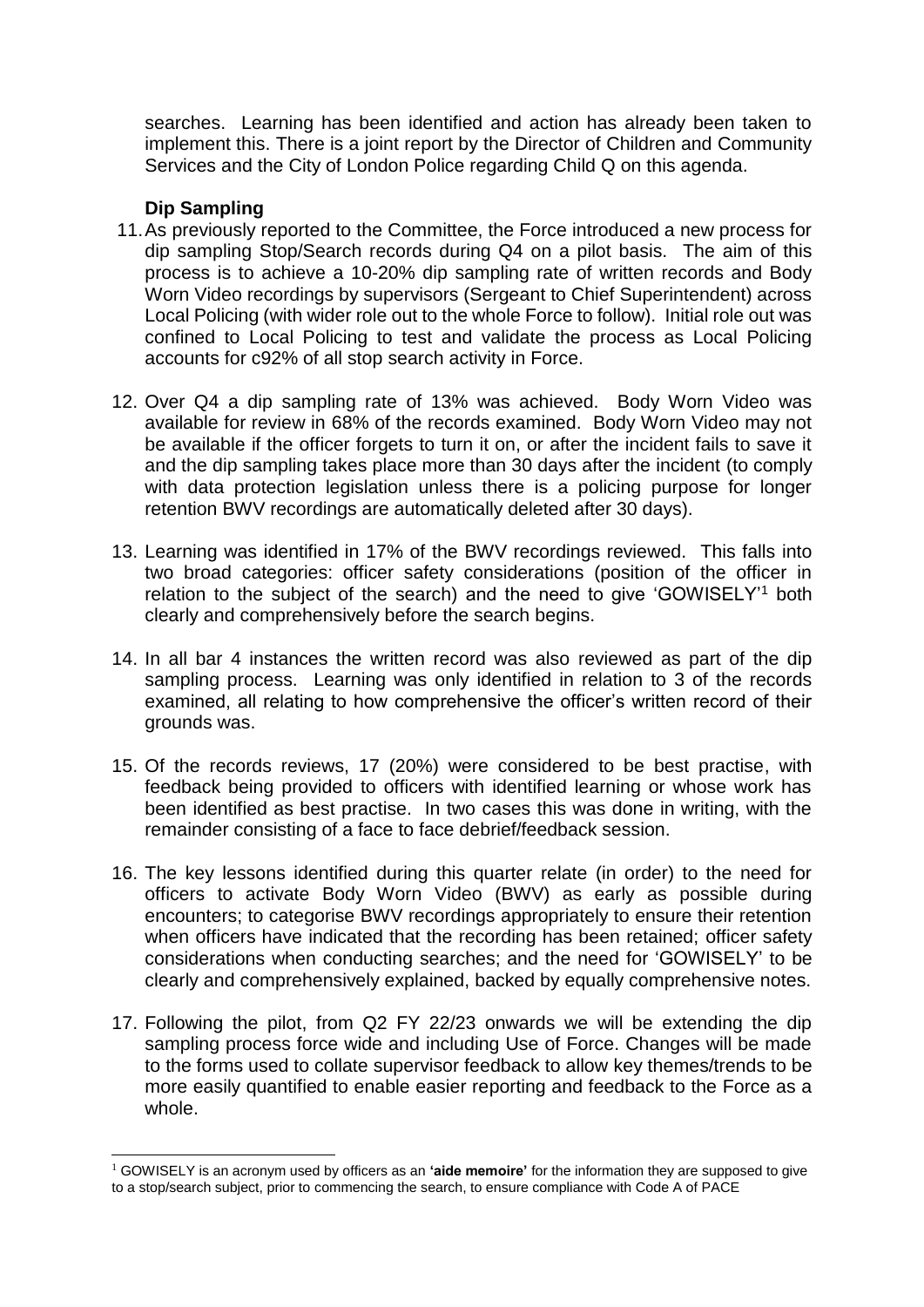# **Current Position – Use of Force**

- 18. Use of Force reduced between Q3 and Q4 from 741 to 639 incidents, a 13% reduction. This continues the trend of notable fluctuations quarter-on-quarter we have seen since the end of lockdown 3 and it remains unclear what is driving these variations over the year. In relation to the shift from Q3 to Q4 it is possible that the impact of policing the Christmas period in Q3 is influencing the figures compared to Q4. We will conduct additional reviews of the data and report further in our subsequent reports.
- 19. Handcuffing remains the predominant type of force used. Taser use has seen a slight variation compared to Q3, with 4 discharges and 20 other uses (compared to 1 discharge and 21 other uses in the Q3). Other uses of force with significant medical impact factors also saw fluctuations this quarter: Batons where not used at all (compared to 3 in Q3), whereas police dogs were deployed twice (compared to none in Q3).
- 20. Injuries linked to or resulting from Use of Force also fluctuated with officer injuries reducing from 10 (Q3) to 3 (Q4), and subject injuries increasing by 1, from 13 (Q3) to 14 (Q4).
- 21. Subjects of force remain overwhelmingly male (82% in Q4; 74% in Q3) with the percentage of females subject to force remaining largely static (8% in Q4; 9% in Q3). This largely tracks the Force's custody population (FY21/22) which was 86% male and 12% female (and 2% not recorded).
- 22. The ethnic breakdown of those subject to force also remains relatively consistent (based on officer-defined ethnicity). In Q4 49% of subjects were recorded as white (53% in Q3), 14% Asian (12% in Q3) and 28% black (23% in Q3). Without the full analytical report, it is not possible to say if this will cause the disproportionality indexes to move from Q3 (1.98 for black individuals; 0.72 for Asian: the rolling average being 2.2 and 0.89 respectively).
- 23. Reported use of force involving juveniles represented 4% of the total for this quarter, down from 5% in Q3. This is in line with the force's custody population in FY 21/22 where 4% of detainees where juveniles.

## **Matters arising from previous PSIC Meeting**

- 24. **'Use' of Batons.** At the Committee's last meeting Members enquired about the definition of 'use' in relation to police Baton's. The question was asked in the context of the sub-divisions of the term 'use' for Taser (draw, aimed, red-dotted, discharged). The use of batons by officers is recorded in a similar manner. Officers are required to report when they draw their baton, and when they use it. In this context, 'drawn' refers to removing it from the holster.
- 25. This can be either a 'discrete' draw where the baton is not extended, or an 'overt' draw here the baton is withdrawn and extended at the same time. For the report of Use of Force when an officer records that their baton has been 'used' this refers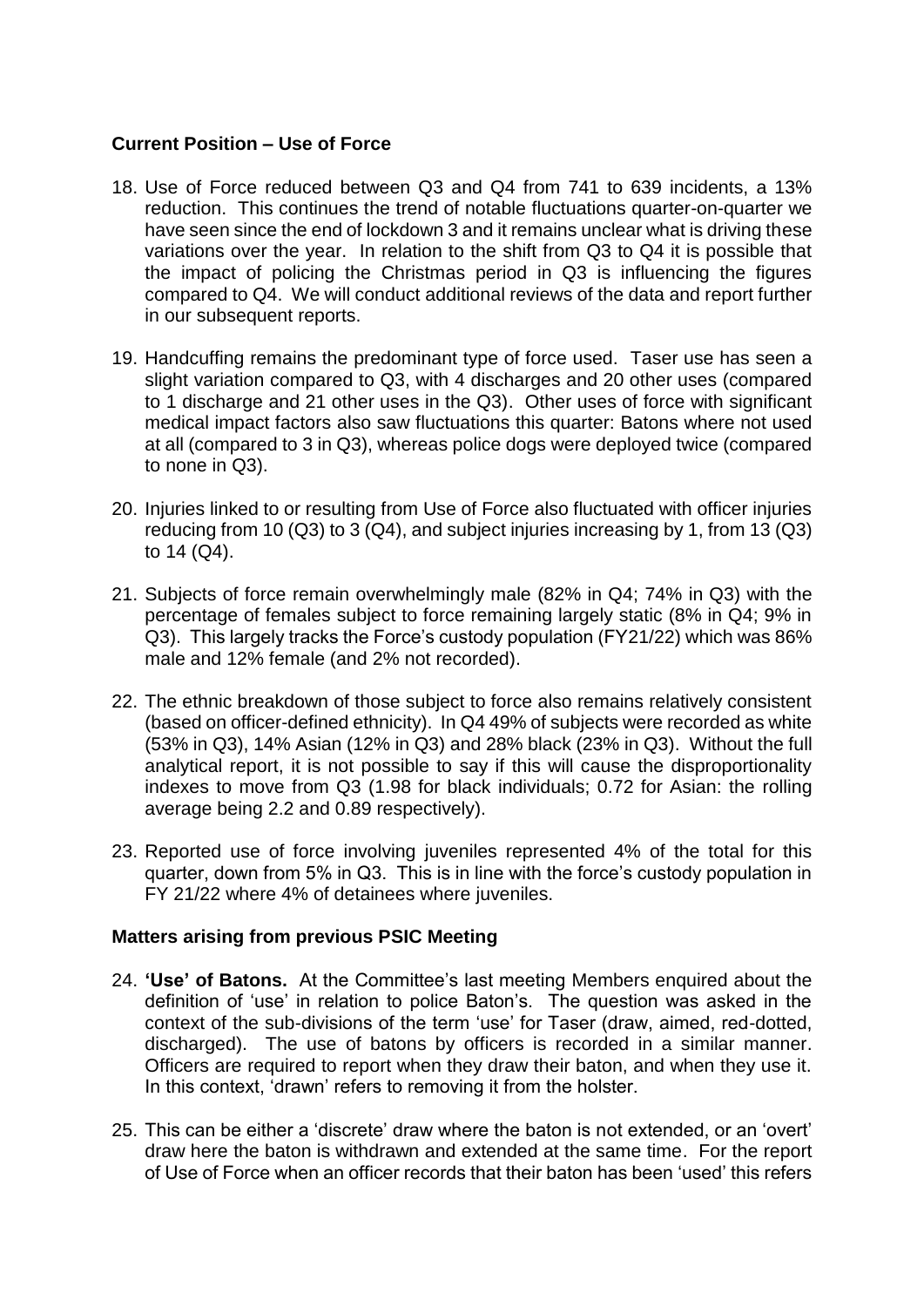to having used the baton in any other way than removing it from the holster: this includes striking the subject or using the baton defensively to maintain a stand-off distance between the subject and the officer, although in practise it will almost always refer to a strike being delivered with the Baton. If an officer draws their baton and immediately uses it that would only be recorded as a 'Use' rather than a 'Draw' and 'Use': where 'Draw' is recorded first this indicates the officer used the drawn baton as a tactic in itself and the situation has deteriorated to the point where they have been required to 'Use' the baton (i.e., strike the subject).

- 26. Baton Use has one of the highest medical impact factors of tactics available to officers, more so than the deployment of Taser. We would therefore expect to see Baton's be used less frequently than other tactics, including unarmed defensive skills, PAVA incapacitant spray, handcuffing and Taser. This is reflected in the established Use of Force trends across the Force, with Batons being only rarely used.
- 27. Baton's may also be used in public order operations where the context is slightly different. First, commanders may *order* officers to draw their batons as a collective show of strength in a public order situation. This would be recorded as a 'Use' by all the officers involved, but officer giving the order would be required to justify the use (whereas in normal circumstances the individual officer must justify the force they use). Also in public order situations, the medical impact factors associated with baton strikes are not as significant as a different baton, made of plastic, is currently used in public order operations.
- 28. Over the last two years we have recorded Baton's being *drawn* on 82 occasions. This equates to an average of 3.5 per month but the distribution is not even. The bulk of these records (44n<sup>2</sup> or 54%) relate to a single day in June 2020 which involved a significant public order operation in central London linked to protest/counter-protest relating to the Black Lives Matter movement. When those records are removed, the average run rate equates to 1.6 records per month. 71% (58n) of records relate to Use of Force during Public Order operations, and 76% (62n) occurred in the Metropolitan Police Area.
- 29. Over the same period, we recorded 31 *uses* of batons. In 12 of these instances, the baton was used directly; in the remaining 19 a corresponding 'Baton Drawn' record exists. Of the records of Batons being used, 20 relate to Public Order incidents (65%), and the majority (24n or 77%) occurred in the Metropolitan Police Area which largely mirrors the records of Batons being drawn. As with Baton's being drawn, a significant percentage (11n or 35%) relate to the same large public order operation on one day in June 2020.
- 30. **Emotionally and Mentally Disturbed (EMD).** Members asked for more information regarding this term. This term does not refer to subjects who have a specific diagnosis, but rather is a planning consideration for officers to be aware that subjects of force may not react rationally or in a predictable manner based on either internal factors (such as mental illness) or external factors (stress created by the situation). The term, however, does encompass subjects suffering from

 $\overline{a}$ 

 $2$  n= number